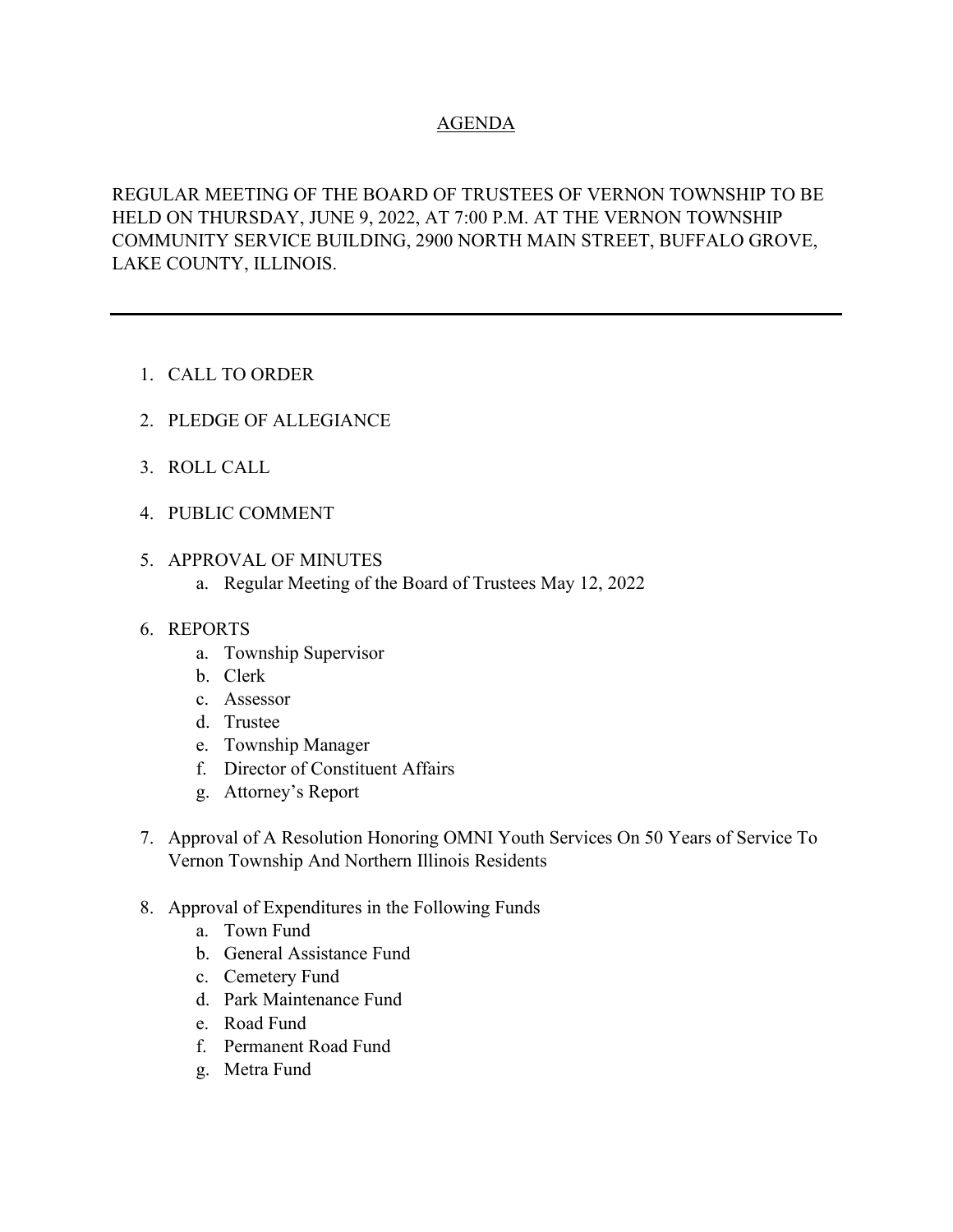#### 9. PRIOR BUISINESS

a. Vernon Township Energy Resilience Commission – Update

10. NEW BUSINESS

#### 11. ADJOURNMENT

Vernon Township gives people with disabilities an equal opportunity to benefit from Township meetings. Any person who has a disability requiring an auxiliary aid or service for effective communication or a reasonable accommodation to participate in a Township meeting should contact Todd Gedville, Monday through Friday, 8:30 a.m. to 4:30 p.m., Vernon Township, 3050 Main Street, Buffalo Grove, IL 60089 or (847) 634-4600, as soon as possible but no later than 48 hours before the scheduled meeting.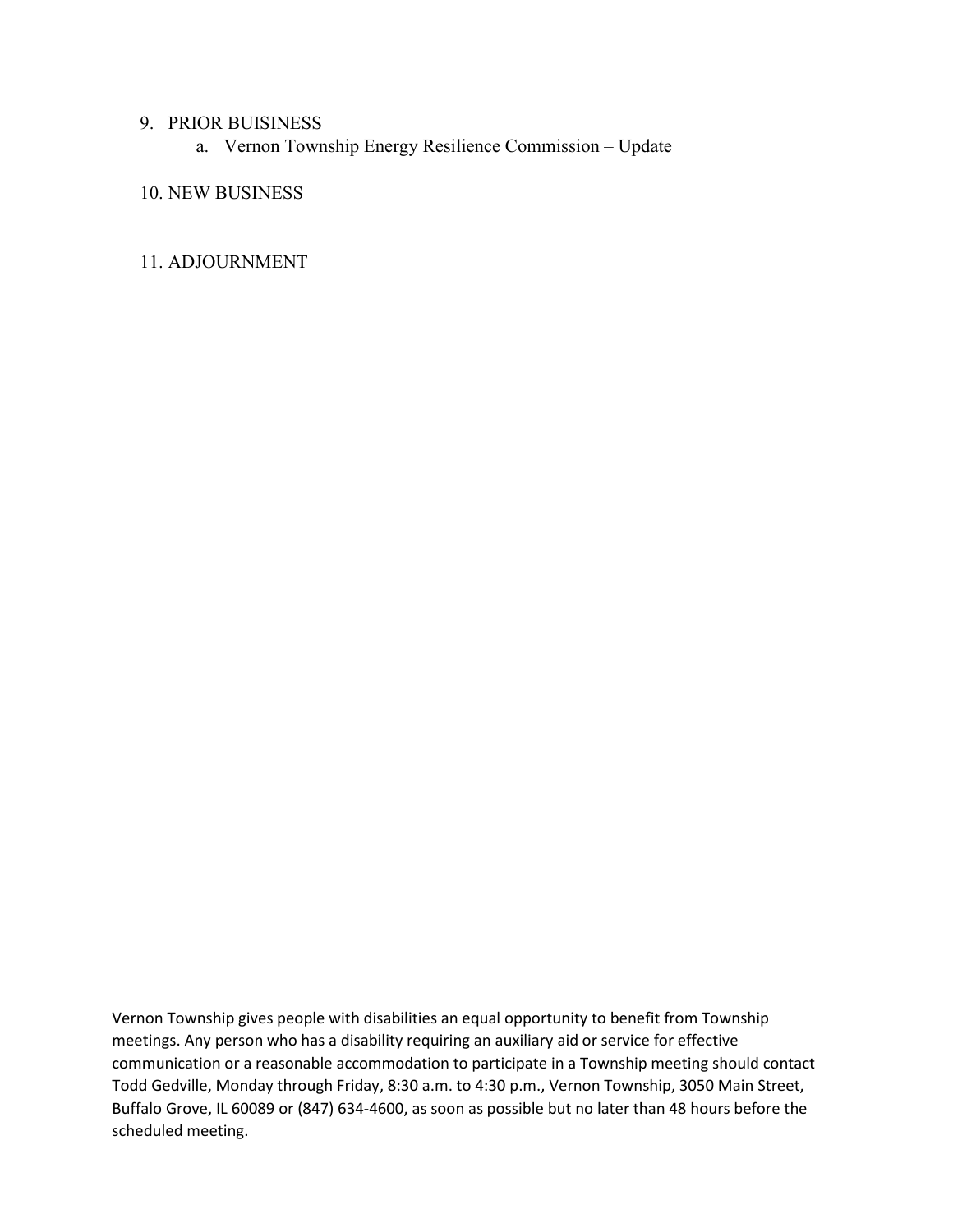| Monthly Distribution Summary Report - June 9, 2022 Board Meeting |  |  |  |
|------------------------------------------------------------------|--|--|--|
|------------------------------------------------------------------|--|--|--|

| <b>Town Fund</b>          |                          |              |              |
|---------------------------|--------------------------|--------------|--------------|
|                           | Township Admin           | \$152,740.38 |              |
|                           | <b>Assessor's Office</b> | \$24,583.02  |              |
|                           | Total:                   |              | \$177,323.40 |
| <b>General Assistance</b> |                          |              |              |
|                           | GA Admin                 | \$710.65     |              |
|                           | <b>GA Home Relief</b>    | \$34,515.04  |              |
|                           | Total:                   |              | \$35,225.69  |
| Cemetery Fund             |                          |              |              |
|                           | Total:                   |              | \$6,194.26   |
| Park Fund                 |                          |              |              |
|                           | Total:                   |              | \$28,927.84  |
| <b>General Road Fund</b>  |                          |              |              |
|                           | Road Admin.              | \$12,513.10  |              |
|                           | Road Maintenance         | \$5,729.32   |              |
|                           | Total:                   |              | \$18,242.42  |
| Permanent Road Fund       |                          |              |              |
|                           | Total:                   |              | \$14,557.89  |
|                           |                          |              |              |
| <b>Station Fund</b>       |                          |              |              |
|                           | Total:                   |              | \$4,878.58   |
|                           | <b>GRAND TOTAL:</b>      |              | \$285,350.08 |

IN WITNESS WHEREOF, we, the members of said Board of Township Trustees, have set out hands on \_\_\_\_\_\_\_\_\_\_\_\_\_\_\_\_\_\_\_\_\_\_\_\_\_\_\_\_\_\_\_\_ 20\_\_\_\_\_.

<u> 1990 - Johann Barbara, martin a</u>

Board of Trustees

Township Supervisor: Manual Community of Township Supervisor:

Township Clerk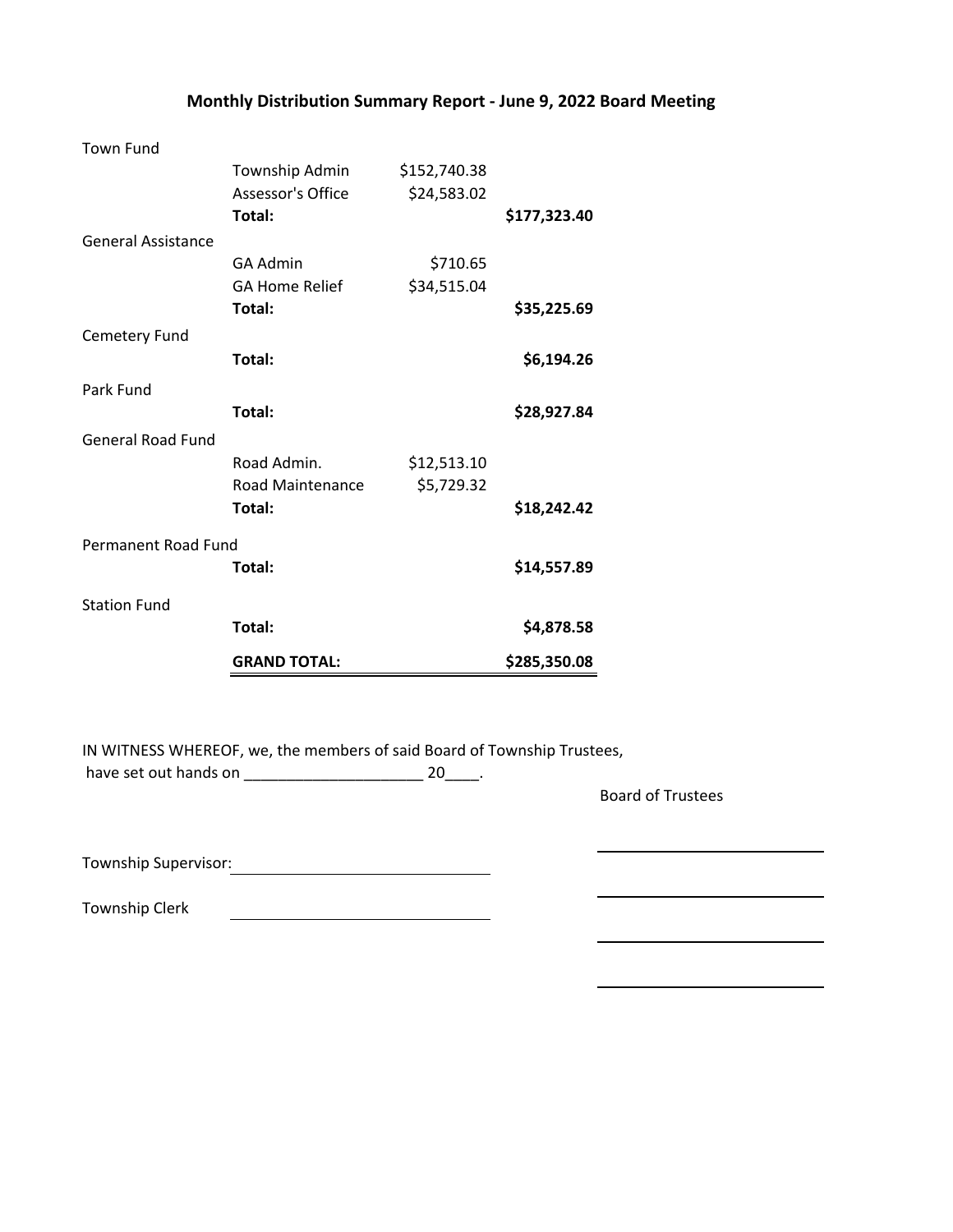## **VERNON TOWNSHIP – MONTHLY DISTRIBUTION REPORT ‐ June 9, 2022 APPROVED CLAIMS – BOARD OF TOWNSHIP TRUSTEES STATE OF ILLINOIS, Lake County, Township of Vernon**

**We, the undersigned, comprising the Board of Township Trustees of said Township, having duly met at the Township Clerk's office on \_\_\_\_\_\_\_\_\_\_\_\_\_, 20\_\_\_\_\_for the purpose of auditing town accounts, do hereby certify that the following claims or demands against said town were presented, and examined, were allowed at said meeting, to wit:**

## <sup>0</sup> **General Ledger**

#### **Payroll**

|              | 21200                    | CR: Health Insurance Withholding    | \$(1,603.34)   |
|--------------|--------------------------|-------------------------------------|----------------|
|              | 21400                    | CR: Misc Payroll Deductions(Aflac)  | \$(283.12)     |
|              | 21500                    | CR: Misc Payroll Suspense(HSA/Life) | $$$ (324.00)   |
|              | 21600                    | DR: State WH Tax Payable            | \$2,613.53     |
|              | 21600                    | CR: State WH Tax Payable-EE         | \$(2, 546.21)  |
|              | 21600                    | CR: State WH Tax-IL FUND ER         | \$(67.32)      |
|              | 21700                    | CR: Federal WH Tax Payable          | \$(5,722.07)   |
|              | 21700                    | DR: Federal WH Tax Payable          | \$5,722.07     |
|              | 21800                    | CR: FICA Payable-Med ER             | \$ (822.54)    |
|              | 21800                    | CR: FICA Payable-Med EE             | \$ (822.53)    |
|              | 21800                    | CR: FICA Payable-SS ER              | $$$ (3,517.05) |
|              | 21800                    | CR: FICA Payable-SS EE              | $$$ (3,517.05) |
|              | 21800                    | DR: FICA Payable                    | \$8,679.17     |
|              | 21900                    | DR: IMRF Payment                    | \$13,649.04    |
|              | 21900                    | CR: IMRF Payable-Volunt.            | \$(1,583.99)   |
|              | 21900                    | CR: IMRF Payable-ER                 | \$(2,713.10)   |
|              | 21900                    | CR: IMRF Payable-EE                 | \$(2,389.20)   |
| <b>AFLAC</b> |                          |                                     |                |
|              | 21400                    | AFLAC                               | \$580.62       |
|              | <b>Antonio Rodriguez</b> |                                     |                |
|              | 26200                    | Bond Refund 20553 Horatio           | \$5,000.00     |
|              | <b>Benefit Wallet</b>    |                                     |                |
|              | 21500                    | <b>HSA - May 2022</b>               | \$580.00       |
|              |                          | <b>Bera and Son Landscaping</b>     |                |
|              | 26200                    | Bond refund 23378 Apple Hill        | \$100.00       |
|              | 26200                    | Bond refund 23179 Apple Hill        | \$2,500.00     |
|              |                          | <b>Blue Cross Blue Shield of IL</b> |                |
|              | 21200                    | <b>BCBS Employee Expense</b>        | \$3,142.61     |
|              | <b>Craig Musser</b>      |                                     |                |
|              | 26200                    | Bond Refund 16112 Woodbine          | \$2,500.00     |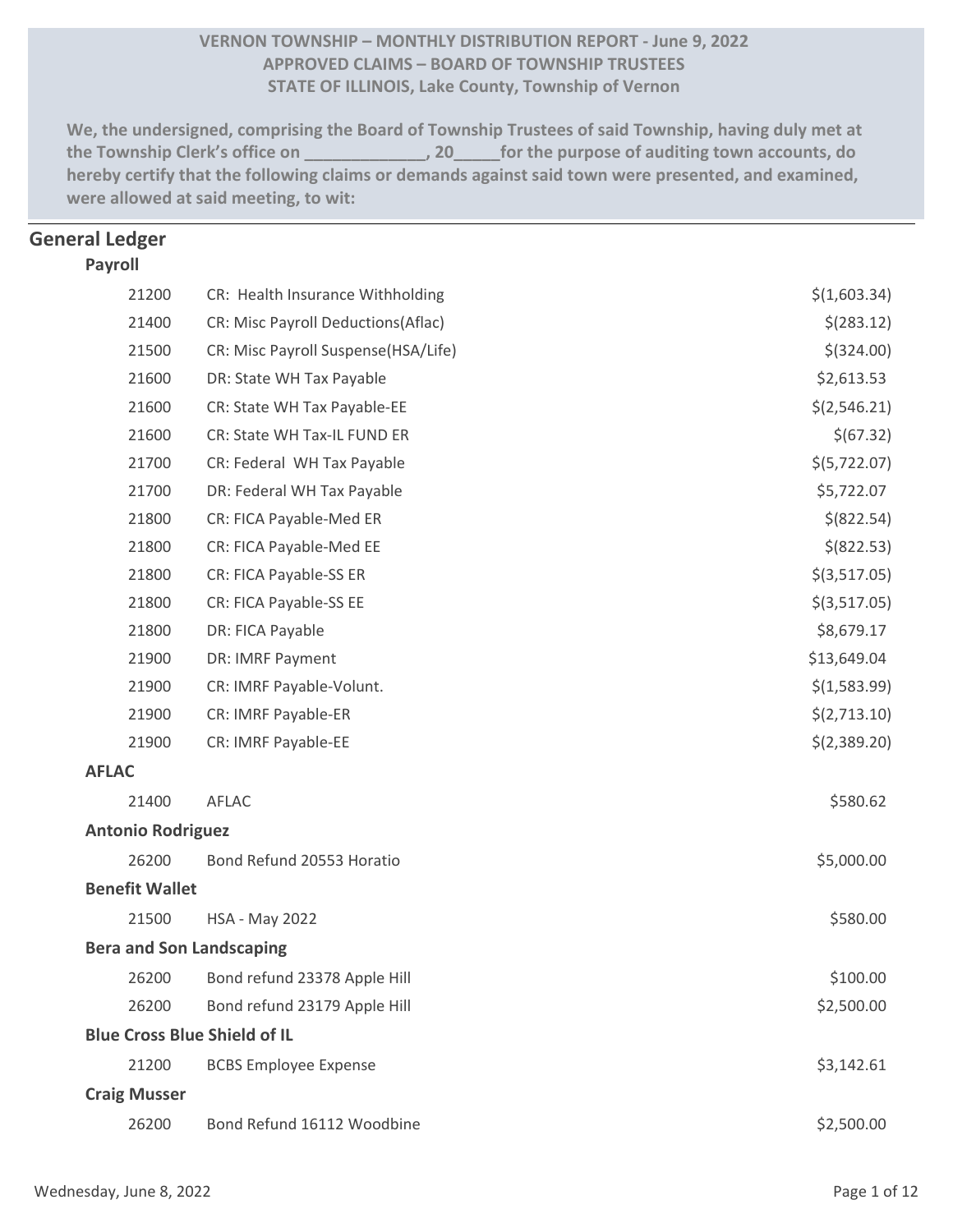| 26200                         | Bond Refund 15901 Woodbine                    | \$2,500.00  |
|-------------------------------|-----------------------------------------------|-------------|
| <b>Deposit Refund</b>         |                                               |             |
| 20200                         | Wheelchair Deposit Refund                     | \$50.00     |
| 20200                         | Wheelchair Deposit Refund                     | \$50.00     |
| 20200                         | Wheelchair Deposit Refund                     | \$50.00     |
| 20200                         | Wheelchair Deposit Refund                     | \$50.00     |
| 20200                         | Wheelchair Deposit Refund                     | \$50.00     |
| 20200                         | Wheelchair Deposit Refund                     | \$50.00     |
| 20200                         | <b>Rollator Deposit Refund</b>                | \$50.00     |
| 20200                         | Wheelchair Deposit Refund                     | \$50.00     |
| <b>Arnold Goldberg</b>        |                                               |             |
| 24200                         | Refund - Cemetery Bond - Final                | \$1,000.00  |
| <b>NCPERS Group Life Ins.</b> |                                               |             |
| 21500                         | Life Ins - Employee Expense                   | \$70.00     |
| <b>Maureen Jahn</b>           |                                               |             |
| 20200                         | <b>Pavilion Security Deposit Refund</b>       | \$200.00    |
| <b>John Zouras</b>            |                                               |             |
| 26200                         | Bond Refund 16232 Woodbine                    | \$1,000.00  |
| <b>Kristi Apuli</b>           |                                               |             |
| 26200                         | Bond Refund 20538 Clarice                     | \$2,500.00  |
|                               | <b>LTS Managed Technical Services</b>         |             |
| 26200                         | Bond Refund Inverrary Ln                      | \$5,000.00  |
| <b>Sunil Pawar</b>            |                                               |             |
| 20200                         | <b>Security Deposit Refund</b>                | \$200.00    |
| <b>Pirtano Construction</b>   |                                               |             |
| 26200                         | Bond Refund 16245 Woodbine                    | \$2,500.00  |
| 26200                         | Bond Refund Inverrary Ln                      | \$5,000.00  |
| <b>Molly Plautz</b>           |                                               |             |
| 20200                         | <b>Security Deposit Refund</b>                | \$200.00    |
| <b>Poolscapes Midwest</b>     |                                               |             |
| 26200                         | Bond refund 16034 Woodbine                    | \$2,500.00  |
| <b>Primera Engineers, LTD</b> |                                               |             |
| 26200                         | Bond Refund 23634-23564 N Elm Rd Lincolnshire | \$5,000.00  |
| <b>Town Admin.</b>            |                                               |             |
| <b>Payroll</b>                |                                               |             |
| 40110                         | DR: Salaries-Town                             | \$27,705.27 |
| 40210                         | DR: Benefits-Town                             | \$83.33     |
| 40310                         | DR: Social Security-Town                      | \$2,057.99  |
|                               |                                               |             |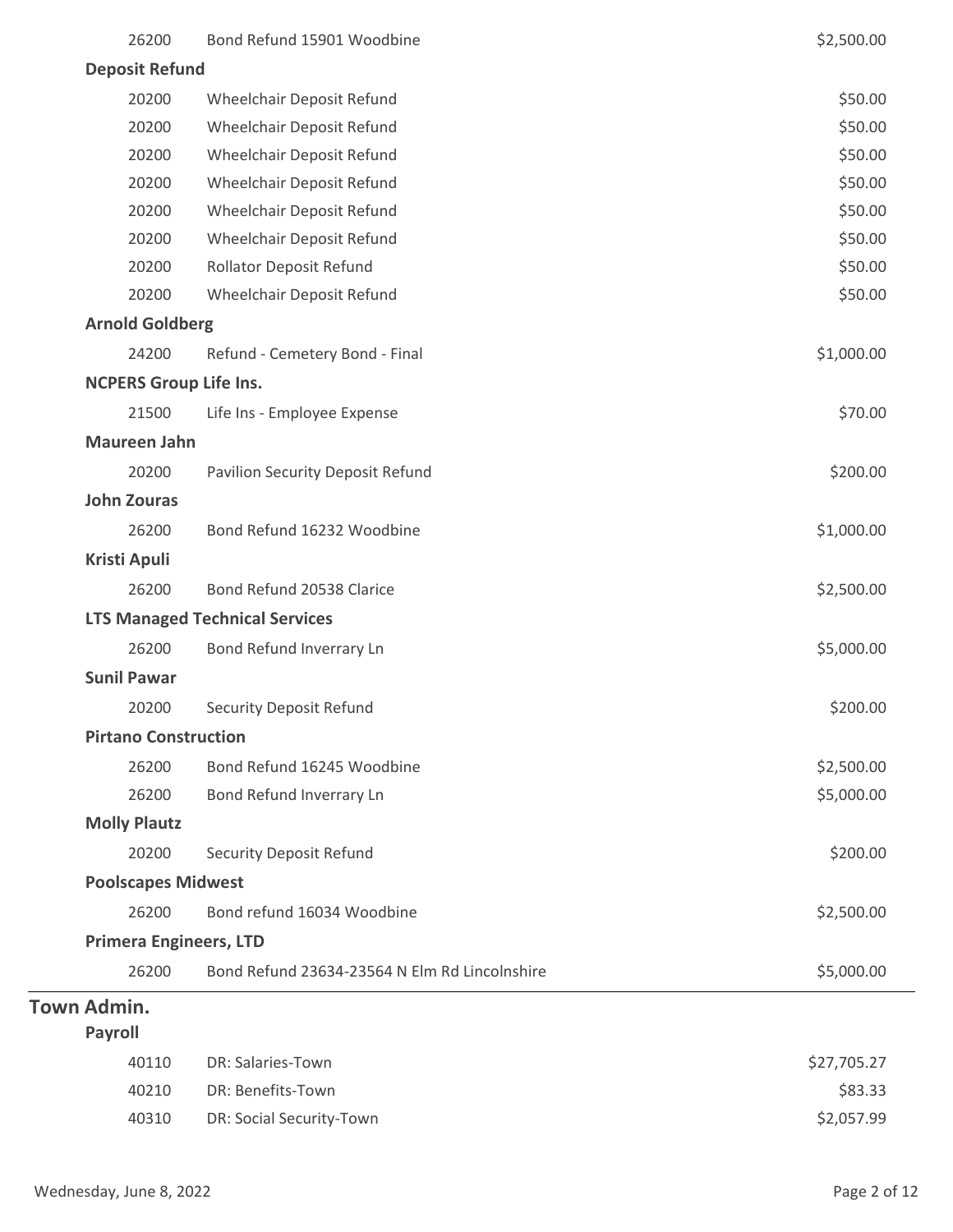| 40410                           | DR: IMRF-Town                                  | \$1,218.04  |
|---------------------------------|------------------------------------------------|-------------|
| 40510                           | DR: Unemployment-Town                          | \$8.62      |
| 43810                           | DR: Other Professional Serv. (Payroll Expense) | \$137.52    |
| <b>Jonathan Altenberg</b>       |                                                |             |
| 43810                           | Reimburse for email service                    | \$62.69     |
|                                 | American Taxi Dispatch Inc.                    |             |
| 52710                           | Taxi Coupons 5-17-22                           | \$672.00    |
| AT&T                            |                                                |             |
| 42310                           | <b>CSB Garage Phone</b>                        | \$101.60    |
| 42310                           | <b>Elevator Line</b>                           | \$92.67     |
| <b>AT&amp;T Mobility</b>        |                                                |             |
| 42310                           | Cell Phones - 6                                | \$218.39    |
|                                 | <b>Blue Cross Blue Shield of IL</b>            |             |
| 40210                           | <b>BCBS Employer Expense</b>                   | \$14,308.21 |
| <b>Cairo Design Group Inc</b>   |                                                |             |
| 43410                           | Spring 2022 Newsletter                         | \$752.94    |
|                                 | <b>Cardinal Cleaning Company</b>               |             |
| 41110                           | <b>April Cleaning Service CSB</b>              | \$280.00    |
| <b>Chase Bank</b>               |                                                |             |
| 52410                           | Service Charge                                 | \$54.14     |
| 52410                           | Service Charge                                 | \$1.60      |
| 52410                           | Service Charge                                 | \$81.34     |
|                                 | <b>Clarke Environmental Mosquito</b>           |             |
| 44710                           | <b>Mosquito Abatement</b>                      | \$7,215.00  |
| <b>Comcast</b>                  |                                                |             |
| 42310                           | Phone - 3                                      | \$312.87    |
| <b>Conduent HR Services LLC</b> |                                                |             |
| 40210                           | HSA Fee - April 2022                           | \$2.25      |
| <b>Conserv FS</b>               |                                                |             |
| 50610                           | <b>Town Fuel</b>                               | \$2,062.27  |
|                                 | <b>Constellation Energy Services</b>           |             |
| 42610                           | <b>Town Utility</b>                            | \$339.38    |
| 42610                           | <b>CSB Utility</b>                             | \$518.02    |
| <b>Fast Signs</b>               |                                                |             |
| 43810                           | <b>Updated Early Voting Signs</b>              | \$807.18    |
| <b>Flood Brothers Disposal</b>  |                                                |             |
| 41110                           | <b>Refuse Collection</b>                       | \$561.12    |
| <b>Global Payments</b>          |                                                |             |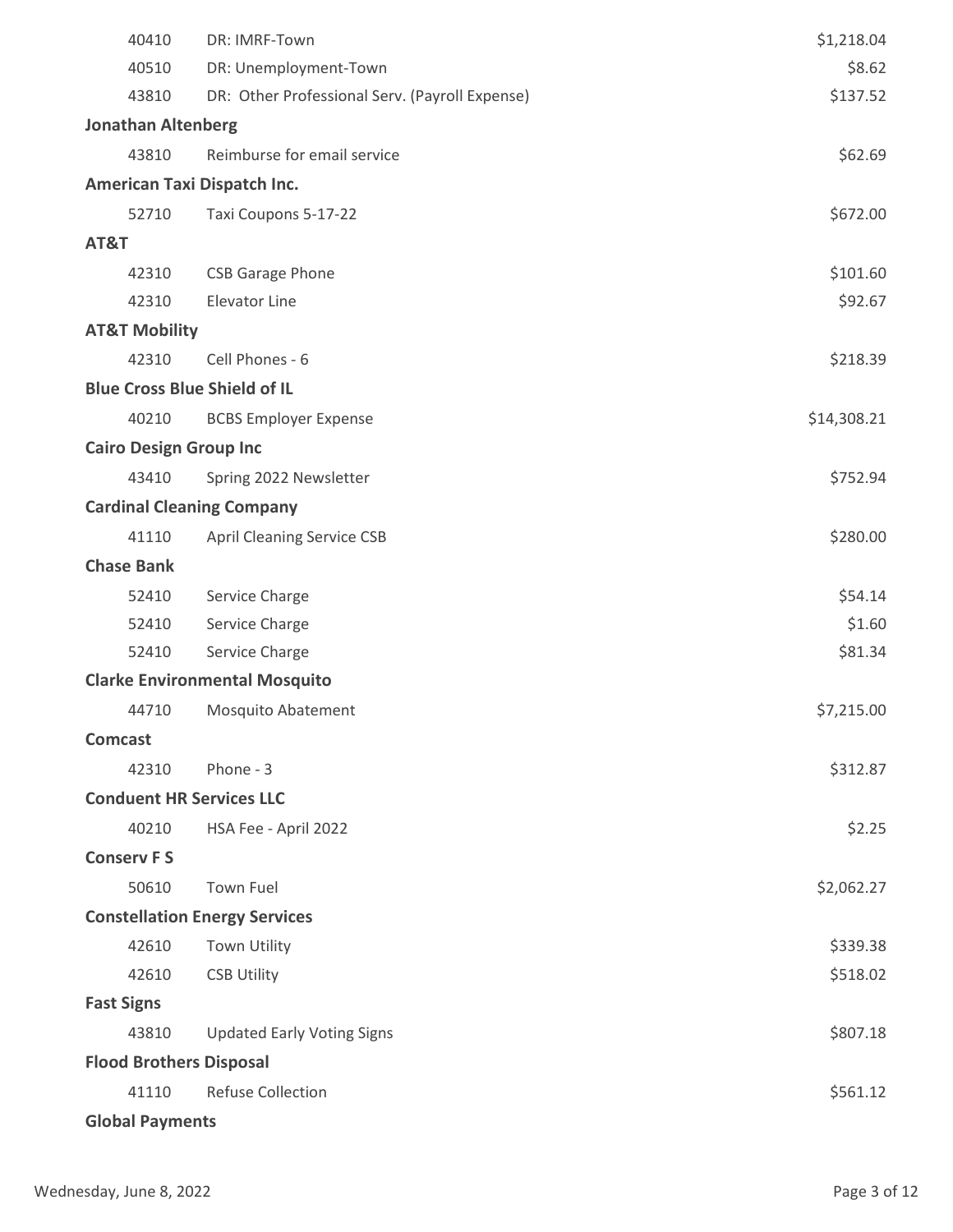| 52410                               | <b>Credit Card Fees</b>               | \$36.12    |  |  |
|-------------------------------------|---------------------------------------|------------|--|--|
|                                     | <b>Grower Equipment &amp; Supply</b>  |            |  |  |
| 41310                               | Maintenance - Mower                   | \$173.40   |  |  |
| <b>NCPERS Group Life Ins.</b>       |                                       |            |  |  |
| 40210                               | Life Ins - Employer Expense           | \$100.06   |  |  |
| <b>John Duignan</b>                 |                                       |            |  |  |
| 41310                               | Wheel and Wheel Cover                 | \$25.66    |  |  |
|                                     | <b>Konica Minolta Premier Finance</b> |            |  |  |
| 41310                               | Copier Lease                          | \$386.65   |  |  |
| <b>Sharon Leeds</b>                 |                                       |            |  |  |
| 43110                               | <b>IPAI Exams - 4</b>                 | \$200.00   |  |  |
|                                     | <b>Metropolitan Life Insurance Co</b> |            |  |  |
| 40210                               | Dental/Vision Employer Expense        | \$975.65   |  |  |
| <b>North Shore Printers INC</b>     |                                       |            |  |  |
| 46610                               | Safety Class Cards                    | \$254.00   |  |  |
| <b>North Shore Gas</b>              |                                       |            |  |  |
| 42610                               | Utility - Natural Gas-CSB Garage      | \$216.20   |  |  |
| 42610                               | Utility - Natural Gas - CSB           | \$277.38   |  |  |
| 42610                               | Utility - Natural Gas                 | \$319.42   |  |  |
| <b>Orkin</b>                        |                                       |            |  |  |
| 41110                               | Maintenance Admin Bldg                | \$133.00   |  |  |
| 41110                               | <b>Maintenance CSB</b>                | \$117.00   |  |  |
| <b>Quadient Finance USA Inc</b>     |                                       |            |  |  |
| 43210                               | Mail Machine Replenish                | \$434.75   |  |  |
| <b>Quill Corporation</b>            |                                       |            |  |  |
| 50510                               | <b>Office Supplies</b>                | \$332.73   |  |  |
| 52510                               | Misc Town - Briefcase for Supervisor  | \$104.39   |  |  |
| <b>Schiele Graphics</b>             |                                       |            |  |  |
| 43410                               | Spring 2022 Newsletter                | \$7,519.07 |  |  |
| <b>Single Click IT Inc</b>          |                                       |            |  |  |
| 43810                               | IT Services - May                     | \$958.00   |  |  |
| 59010                               | New Phone Installation                | \$1,250.00 |  |  |
| <b>Storino Ramello &amp; Durkin</b> |                                       |            |  |  |
| 43710                               | Legal Services - April                | \$2,590.00 |  |  |
| <b>Todd Gedville</b>                |                                       |            |  |  |
| 43810                               | Go To Mtg - Mthly Board               | \$118.40   |  |  |
| <b>Unifirst Corporation</b>         |                                       |            |  |  |
| 50910                               | <b>Town Uniforms</b>                  | \$67.74    |  |  |
|                                     |                                       |            |  |  |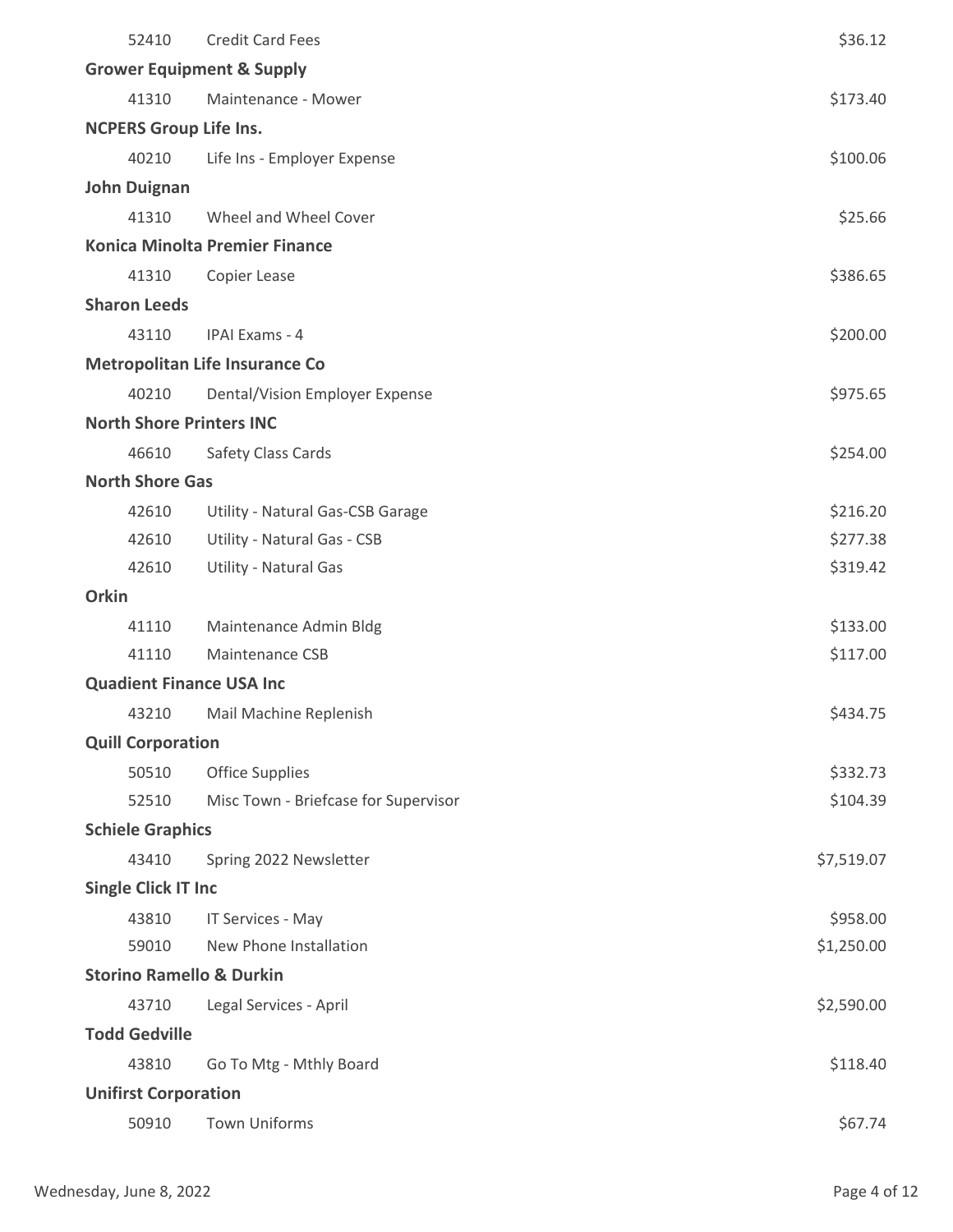| \$3,028.72<br>43210<br>Newsletter Postage-June 2022<br><b>Village of Buffalo Grove</b><br>Water/Sewer - 2 months<br>42610<br>\$295.78<br>\$34.78<br>42610<br>Water/Sewer - CSB Garage<br><b>Assessor</b><br>Payroll<br>40112<br>\$12,390.96<br>DR: Salaries-Assessor<br>DR: Benefits-Assessor<br>40212<br>\$208.33<br>40312<br>\$931.82<br>DR: Social Security-Assessor<br>40412<br>DR: IMRF-Assessor<br>\$633.19<br>\$48.04<br>40512<br>DR: Unemployment-Assessor<br><b>AT&amp;T Mobility</b><br>41312<br>Tablet<br>\$36.24<br><b>Blue Cross Blue Shield of IL</b><br>\$5,755.47<br>40212<br><b>BCBS Employer Expense</b><br><b>Cairo Design Group Inc</b><br>Spring 2022 Newsletter<br>\$132.87<br>43412<br><b>Curtis Perlman</b><br>\$27.30<br>42912<br>Assessor Expenses- May 2022<br><b>NCPERS Group Life Ins.</b><br>40212<br>Life Ins - Employer Expense<br>\$64.00<br><b>IL Property Assement Institute</b><br>Home Study Class - S Leeds<br>\$375.00<br>43112<br><b>Lake Cnty Twp Assr Assoc</b><br>\$60.00<br>52512<br>Luncheon June 3rd - 3 people<br><b>Sharon Leeds</b><br>Travel Expenses - 5/3 - 5/5/22<br>\$302.60<br>42912<br>42912<br>Travel Expenses - 5/24 - 5/26/22<br>\$302.60<br>Travel Expenses - 5/17 - 5/19/22<br>\$302.60<br>42912<br>Travel Expenses - 5/10 - 5/12/22<br>\$317.32<br>42912<br><b>Metropolitan Life Insurance Co</b><br>40212<br>Dental/Vision Employer Expense<br>\$783.30<br><b>Patti Lippert</b><br>\$50.00<br>43112<br><b>IPAI Test</b><br><b>Schiele Graphics</b><br>\$1,326.90<br>43412<br>Spring 2022 Newsletter<br><b>US Postal Service</b> | <b>US Postal Service</b> |  |  |
|------------------------------------------------------------------------------------------------------------------------------------------------------------------------------------------------------------------------------------------------------------------------------------------------------------------------------------------------------------------------------------------------------------------------------------------------------------------------------------------------------------------------------------------------------------------------------------------------------------------------------------------------------------------------------------------------------------------------------------------------------------------------------------------------------------------------------------------------------------------------------------------------------------------------------------------------------------------------------------------------------------------------------------------------------------------------------------------------------------------------------------------------------------------------------------------------------------------------------------------------------------------------------------------------------------------------------------------------------------------------------------------------------------------------------------------------------------------------------------------------------------------------------------------------------------------------------------------------|--------------------------|--|--|
|                                                                                                                                                                                                                                                                                                                                                                                                                                                                                                                                                                                                                                                                                                                                                                                                                                                                                                                                                                                                                                                                                                                                                                                                                                                                                                                                                                                                                                                                                                                                                                                                |                          |  |  |
|                                                                                                                                                                                                                                                                                                                                                                                                                                                                                                                                                                                                                                                                                                                                                                                                                                                                                                                                                                                                                                                                                                                                                                                                                                                                                                                                                                                                                                                                                                                                                                                                |                          |  |  |
|                                                                                                                                                                                                                                                                                                                                                                                                                                                                                                                                                                                                                                                                                                                                                                                                                                                                                                                                                                                                                                                                                                                                                                                                                                                                                                                                                                                                                                                                                                                                                                                                |                          |  |  |
|                                                                                                                                                                                                                                                                                                                                                                                                                                                                                                                                                                                                                                                                                                                                                                                                                                                                                                                                                                                                                                                                                                                                                                                                                                                                                                                                                                                                                                                                                                                                                                                                |                          |  |  |
|                                                                                                                                                                                                                                                                                                                                                                                                                                                                                                                                                                                                                                                                                                                                                                                                                                                                                                                                                                                                                                                                                                                                                                                                                                                                                                                                                                                                                                                                                                                                                                                                |                          |  |  |
|                                                                                                                                                                                                                                                                                                                                                                                                                                                                                                                                                                                                                                                                                                                                                                                                                                                                                                                                                                                                                                                                                                                                                                                                                                                                                                                                                                                                                                                                                                                                                                                                |                          |  |  |
|                                                                                                                                                                                                                                                                                                                                                                                                                                                                                                                                                                                                                                                                                                                                                                                                                                                                                                                                                                                                                                                                                                                                                                                                                                                                                                                                                                                                                                                                                                                                                                                                |                          |  |  |
|                                                                                                                                                                                                                                                                                                                                                                                                                                                                                                                                                                                                                                                                                                                                                                                                                                                                                                                                                                                                                                                                                                                                                                                                                                                                                                                                                                                                                                                                                                                                                                                                |                          |  |  |
|                                                                                                                                                                                                                                                                                                                                                                                                                                                                                                                                                                                                                                                                                                                                                                                                                                                                                                                                                                                                                                                                                                                                                                                                                                                                                                                                                                                                                                                                                                                                                                                                |                          |  |  |
|                                                                                                                                                                                                                                                                                                                                                                                                                                                                                                                                                                                                                                                                                                                                                                                                                                                                                                                                                                                                                                                                                                                                                                                                                                                                                                                                                                                                                                                                                                                                                                                                |                          |  |  |
|                                                                                                                                                                                                                                                                                                                                                                                                                                                                                                                                                                                                                                                                                                                                                                                                                                                                                                                                                                                                                                                                                                                                                                                                                                                                                                                                                                                                                                                                                                                                                                                                |                          |  |  |
|                                                                                                                                                                                                                                                                                                                                                                                                                                                                                                                                                                                                                                                                                                                                                                                                                                                                                                                                                                                                                                                                                                                                                                                                                                                                                                                                                                                                                                                                                                                                                                                                |                          |  |  |
|                                                                                                                                                                                                                                                                                                                                                                                                                                                                                                                                                                                                                                                                                                                                                                                                                                                                                                                                                                                                                                                                                                                                                                                                                                                                                                                                                                                                                                                                                                                                                                                                |                          |  |  |
|                                                                                                                                                                                                                                                                                                                                                                                                                                                                                                                                                                                                                                                                                                                                                                                                                                                                                                                                                                                                                                                                                                                                                                                                                                                                                                                                                                                                                                                                                                                                                                                                |                          |  |  |
|                                                                                                                                                                                                                                                                                                                                                                                                                                                                                                                                                                                                                                                                                                                                                                                                                                                                                                                                                                                                                                                                                                                                                                                                                                                                                                                                                                                                                                                                                                                                                                                                |                          |  |  |
|                                                                                                                                                                                                                                                                                                                                                                                                                                                                                                                                                                                                                                                                                                                                                                                                                                                                                                                                                                                                                                                                                                                                                                                                                                                                                                                                                                                                                                                                                                                                                                                                |                          |  |  |
|                                                                                                                                                                                                                                                                                                                                                                                                                                                                                                                                                                                                                                                                                                                                                                                                                                                                                                                                                                                                                                                                                                                                                                                                                                                                                                                                                                                                                                                                                                                                                                                                |                          |  |  |
|                                                                                                                                                                                                                                                                                                                                                                                                                                                                                                                                                                                                                                                                                                                                                                                                                                                                                                                                                                                                                                                                                                                                                                                                                                                                                                                                                                                                                                                                                                                                                                                                |                          |  |  |
|                                                                                                                                                                                                                                                                                                                                                                                                                                                                                                                                                                                                                                                                                                                                                                                                                                                                                                                                                                                                                                                                                                                                                                                                                                                                                                                                                                                                                                                                                                                                                                                                |                          |  |  |
|                                                                                                                                                                                                                                                                                                                                                                                                                                                                                                                                                                                                                                                                                                                                                                                                                                                                                                                                                                                                                                                                                                                                                                                                                                                                                                                                                                                                                                                                                                                                                                                                |                          |  |  |
|                                                                                                                                                                                                                                                                                                                                                                                                                                                                                                                                                                                                                                                                                                                                                                                                                                                                                                                                                                                                                                                                                                                                                                                                                                                                                                                                                                                                                                                                                                                                                                                                |                          |  |  |
|                                                                                                                                                                                                                                                                                                                                                                                                                                                                                                                                                                                                                                                                                                                                                                                                                                                                                                                                                                                                                                                                                                                                                                                                                                                                                                                                                                                                                                                                                                                                                                                                |                          |  |  |
|                                                                                                                                                                                                                                                                                                                                                                                                                                                                                                                                                                                                                                                                                                                                                                                                                                                                                                                                                                                                                                                                                                                                                                                                                                                                                                                                                                                                                                                                                                                                                                                                |                          |  |  |
|                                                                                                                                                                                                                                                                                                                                                                                                                                                                                                                                                                                                                                                                                                                                                                                                                                                                                                                                                                                                                                                                                                                                                                                                                                                                                                                                                                                                                                                                                                                                                                                                |                          |  |  |
|                                                                                                                                                                                                                                                                                                                                                                                                                                                                                                                                                                                                                                                                                                                                                                                                                                                                                                                                                                                                                                                                                                                                                                                                                                                                                                                                                                                                                                                                                                                                                                                                |                          |  |  |
|                                                                                                                                                                                                                                                                                                                                                                                                                                                                                                                                                                                                                                                                                                                                                                                                                                                                                                                                                                                                                                                                                                                                                                                                                                                                                                                                                                                                                                                                                                                                                                                                |                          |  |  |
|                                                                                                                                                                                                                                                                                                                                                                                                                                                                                                                                                                                                                                                                                                                                                                                                                                                                                                                                                                                                                                                                                                                                                                                                                                                                                                                                                                                                                                                                                                                                                                                                |                          |  |  |
|                                                                                                                                                                                                                                                                                                                                                                                                                                                                                                                                                                                                                                                                                                                                                                                                                                                                                                                                                                                                                                                                                                                                                                                                                                                                                                                                                                                                                                                                                                                                                                                                |                          |  |  |
|                                                                                                                                                                                                                                                                                                                                                                                                                                                                                                                                                                                                                                                                                                                                                                                                                                                                                                                                                                                                                                                                                                                                                                                                                                                                                                                                                                                                                                                                                                                                                                                                |                          |  |  |
|                                                                                                                                                                                                                                                                                                                                                                                                                                                                                                                                                                                                                                                                                                                                                                                                                                                                                                                                                                                                                                                                                                                                                                                                                                                                                                                                                                                                                                                                                                                                                                                                |                          |  |  |
|                                                                                                                                                                                                                                                                                                                                                                                                                                                                                                                                                                                                                                                                                                                                                                                                                                                                                                                                                                                                                                                                                                                                                                                                                                                                                                                                                                                                                                                                                                                                                                                                |                          |  |  |
|                                                                                                                                                                                                                                                                                                                                                                                                                                                                                                                                                                                                                                                                                                                                                                                                                                                                                                                                                                                                                                                                                                                                                                                                                                                                                                                                                                                                                                                                                                                                                                                                |                          |  |  |
|                                                                                                                                                                                                                                                                                                                                                                                                                                                                                                                                                                                                                                                                                                                                                                                                                                                                                                                                                                                                                                                                                                                                                                                                                                                                                                                                                                                                                                                                                                                                                                                                |                          |  |  |
|                                                                                                                                                                                                                                                                                                                                                                                                                                                                                                                                                                                                                                                                                                                                                                                                                                                                                                                                                                                                                                                                                                                                                                                                                                                                                                                                                                                                                                                                                                                                                                                                |                          |  |  |
|                                                                                                                                                                                                                                                                                                                                                                                                                                                                                                                                                                                                                                                                                                                                                                                                                                                                                                                                                                                                                                                                                                                                                                                                                                                                                                                                                                                                                                                                                                                                                                                                |                          |  |  |
|                                                                                                                                                                                                                                                                                                                                                                                                                                                                                                                                                                                                                                                                                                                                                                                                                                                                                                                                                                                                                                                                                                                                                                                                                                                                                                                                                                                                                                                                                                                                                                                                |                          |  |  |
|                                                                                                                                                                                                                                                                                                                                                                                                                                                                                                                                                                                                                                                                                                                                                                                                                                                                                                                                                                                                                                                                                                                                                                                                                                                                                                                                                                                                                                                                                                                                                                                                |                          |  |  |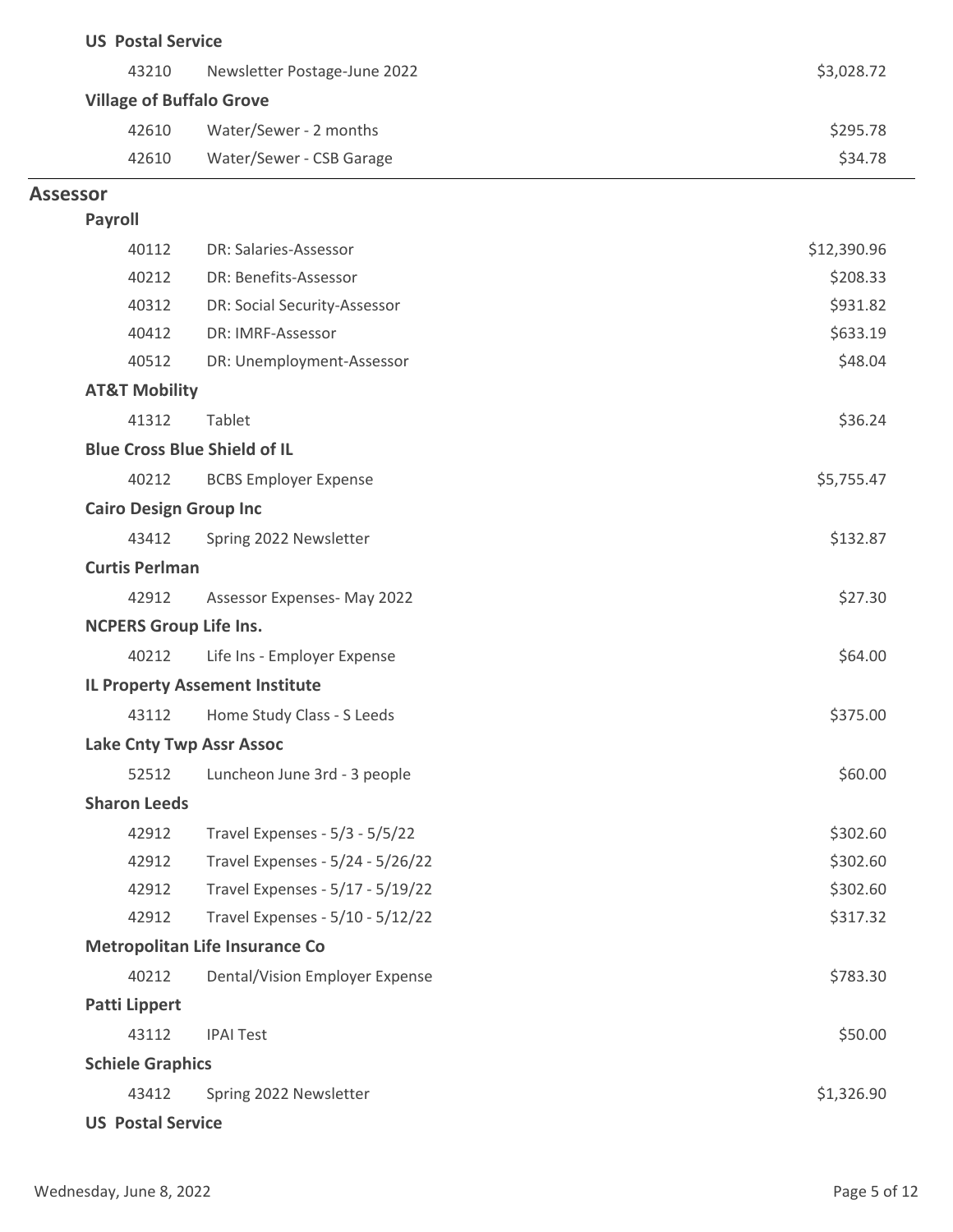# <sup>3</sup> **GA Admin.**

| <b>Comcast</b>       |                                      |          |
|----------------------|--------------------------------------|----------|
| 42330                | Phone                                | \$83.33  |
|                      | <b>Constellation Energy Services</b> |          |
| 42630                | <b>GA Utility</b>                    | \$125.00 |
| <b>Barrett Monie</b> |                                      |          |
| 42930                | <b>Travel Expenses</b>               | \$96.26  |
| 42930                | Food Expenses                        | \$58.00  |
| 42930                | Guest Room, Tax & Fees               | \$96.90  |
| <b>Nancy Urice</b>   |                                      |          |
| 42930                | <b>Travel Expenses</b>               | \$96.26  |
| 42930                | Guest Room, Taxes & Fees             | \$96.90  |
| 42930                | Food Expenses                        | \$58.00  |

## <sup>2</sup> **GA Home Relief**

| <b>Zbigniew Bejda</b> |  |
|-----------------------|--|
|-----------------------|--|

| 47132                | FERA Rent - June 2022                 | \$1,300.00 |  |  |
|----------------------|---------------------------------------|------------|--|--|
| 47132                | FERA - Rent - April, May 2022         | \$2,600.00 |  |  |
| <b>BLDG 780 LLC</b>  |                                       |            |  |  |
| 46832                | EA Client - Rent                      | \$1,000.00 |  |  |
| 47132                | FERA Rent - June, July, August 2022   | \$3,450.00 |  |  |
| 47132                | FERA Rent - March, April, May 2022    | \$3,450.00 |  |  |
| <b>ComEd</b>         |                                       |            |  |  |
| 46732                | <b>GA Client</b>                      | \$126.00   |  |  |
| 47132                | FERA Utility Feb, Mar, Apr, May 2022  | \$172.84   |  |  |
| <b>Ernie's Shell</b> |                                       |            |  |  |
| 51232                | GA - Gas Vouchers                     | \$100.00   |  |  |
| 51232                | GA - Gas Vouchers                     | \$75.00    |  |  |
|                      | <b>Extended Stay America</b>          |            |  |  |
| 46832                | EA Client - Housing                   | \$800.00   |  |  |
| 47132                | FERA - Rent June, July, Aug 2022      | \$5,849.10 |  |  |
| 47132                | FERA - Rent - June, July, Aug 2022    | \$5,354.10 |  |  |
| 47132                | FERA Rent June, July, Aug 2022        | \$5,946.00 |  |  |
|                      | <b>TLC Park Butterfield LLC</b>       |            |  |  |
| 47132                | FERA - Rent - June, July, August 2022 | \$3,501.00 |  |  |
| Verizon              |                                       |            |  |  |
| 51132                | <b>GA Client</b>                      | \$381.00   |  |  |
|                      | <b>Vernon Township - GA</b>           |            |  |  |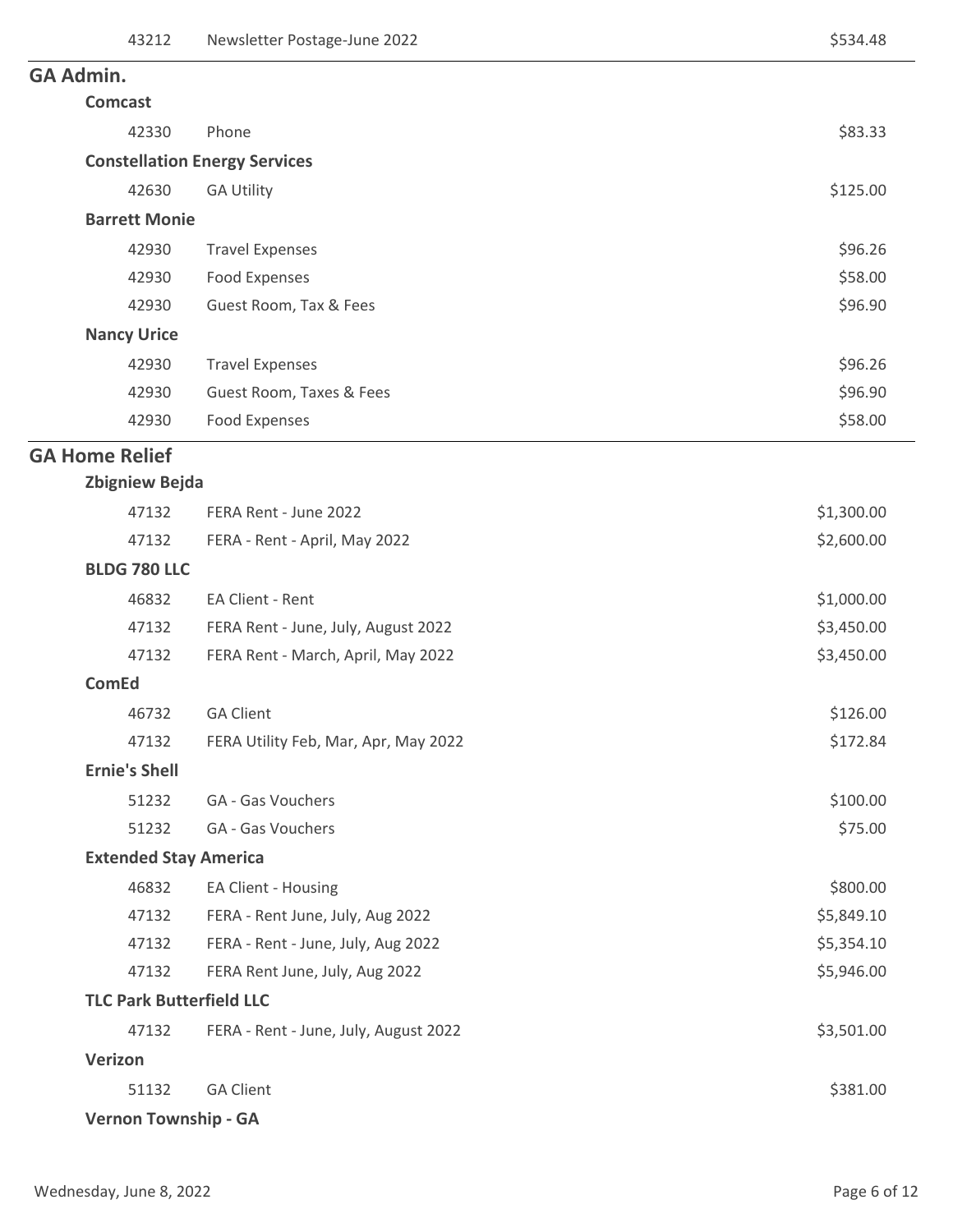|                  | 51132                               | GA Client - Gift Card                | \$100.00   |
|------------------|-------------------------------------|--------------------------------------|------------|
|                  | <b>Vernon Township</b>              |                                      |            |
|                  | 51132                               | GA Client - Travel Expense           | \$75.00    |
|                  | <b>Vernon Hills Park District</b>   |                                      |            |
|                  | 51132                               | <b>GA Client</b>                     | \$85.00    |
|                  | <b>Walmart #1-1489</b>              |                                      |            |
|                  | 51132                               | <b>GA Client</b>                     | \$150.00   |
| <b>Cemetery</b>  |                                     |                                      |            |
|                  | <b>Cairo Design Group Inc</b>       |                                      |            |
|                  | 43840                               | Spring 2022 Newsletter               | \$44.29    |
|                  | <b>Comcast</b>                      |                                      |            |
|                  | 42340                               | Phone                                | \$104.28   |
|                  |                                     | <b>Constellation Energy Services</b> |            |
|                  | 42640                               | <b>Cemetery Utility</b>              | \$83.33    |
|                  | <b>Schiele Graphics</b>             |                                      |            |
|                  | 43440                               | Spring 2022 Newsletter               | \$442.30   |
|                  | <b>Wm Smith Enterprises Inc</b>     |                                      |            |
|                  | 41440                               | Lawn Care - May - Diamond            | \$1,580.00 |
|                  | 41440                               | Lawn Care - May - Vernon             | \$1,392.00 |
|                  | 42440                               | Burials - May - 3                    | \$2,085.00 |
|                  | <b>Storino Ramello &amp; Durkin</b> |                                      |            |
|                  | 43740                               | Legal Services - April               | \$240.50   |
|                  | <b>Todd Gedville</b>                |                                      |            |
|                  | 43840                               | Go To Mtg - Mthly Board              | \$44.40    |
|                  | <b>US Postal Service</b>            |                                      |            |
|                  | 43240                               | Newsletter Postage-June 2022         | \$178.16   |
| <b>Park Fund</b> |                                     |                                      |            |
|                  | <b>Payroll</b>                      |                                      |            |
|                  | 40150                               | DR: Salaries-Park                    | \$510.00   |
|                  | 40350                               | DR: Social Security-Park             | \$39.01    |
|                  | 40550                               | DR: Unemployment-Park                | \$3.70     |
|                  | <b>Aqua Pure Enterprises Inc</b>    |                                      |            |
|                  | 50750                               | <b>Pool Chemicals</b>                | \$6,128.35 |
|                  | <b>AT&amp;T Mobility</b>            |                                      |            |
|                  | 42350                               | Cell Phone                           | \$44.51    |
|                  | <b>Cairo Design Group Inc</b>       |                                      |            |
|                  | 43450                               | Spring 2022 Newsletter               | \$177.16   |
|                  | <b>Comcast</b>                      |                                      |            |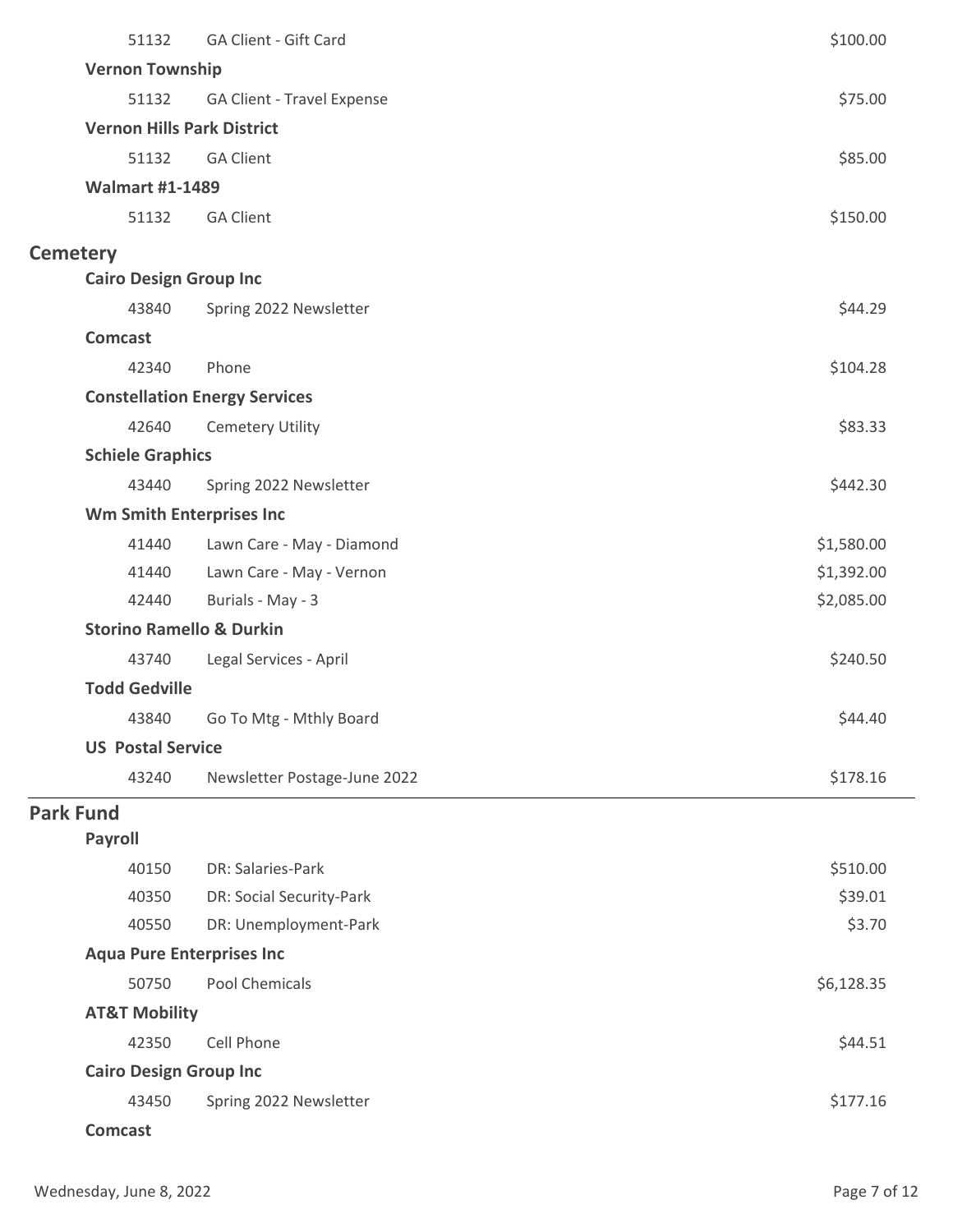|                                    | 42350                         | Phone                                | \$104.29   |
|------------------------------------|-------------------------------|--------------------------------------|------------|
|                                    | 42350                         | Internet & Phone                     | \$116.52   |
|                                    |                               | <b>Constellation Energy Services</b> |            |
|                                    | 42650                         | Park Utility                         | \$382.74   |
|                                    | <b>Chris DePalma</b>          |                                      |            |
|                                    | 50350                         | <b>Senior Program Supplies</b>       | \$177.23   |
|                                    | 50750                         | Pool Supplies                        | \$541.00   |
|                                    | 51050                         | <b>Camp Supplies</b>                 | \$247.16   |
|                                    | 57750                         | Pool Equipment                       | \$616.59   |
|                                    | 57850                         | Opening funds for Pool               | \$200.00   |
|                                    | <b>Fun Express LLC</b>        |                                      |            |
|                                    | 51050                         | <b>Camp Supplies</b>                 | \$156.60   |
|                                    |                               | <b>Gold Medal Chicago ML30</b>       |            |
|                                    | 57850                         | <b>Candy Supplies</b>                | \$1,334.03 |
|                                    | <b>Global Payments</b>        |                                      |            |
|                                    | 43850                         | <b>Credit Card Fees</b>              | \$325.13   |
|                                    | <b>House of Rental</b>        |                                      |            |
|                                    | 51150                         | <b>Camp Activities</b>               | \$2,580.44 |
|                                    | <b>Imagination Theater</b>    |                                      |            |
|                                    | 51150                         | <b>Counselor Training</b>            | \$1,000.00 |
| <b>Inner Security Systems, Inc</b> |                               |                                      |            |
|                                    | 42350                         | Alarm Park                           | \$156.00   |
|                                    | Lake Pools, Inc.              |                                      |            |
|                                    | 50750                         | Pool Supplies                        | \$1,265.00 |
|                                    | <b>Melon Ink Screen Print</b> |                                      |            |
|                                    | 51050                         | Camp Shirts                          | \$1,310.00 |
|                                    | <b>Menards Vernon Hills</b>   |                                      |            |
|                                    | 41150                         | Soap, cleaners, toilet repair items  | \$265.60   |
|                                    | <b>Matt Wilhelm Inc.</b>      |                                      |            |
|                                    | 51150                         | Camp BMX Performance                 | \$750.00   |
|                                    | <b>NCSI SportsEngine Inc</b>  |                                      |            |
|                                    | 43850                         | Pool Background Check                | \$74.00    |
|                                    | <b>North Shore Gas</b>        |                                      |            |
|                                    | 42650                         | Utility - Natural Gas                | \$186.50   |
| <b>Pit Stop</b>                    |                               |                                      |            |
|                                    | 42850                         | <b>Portable Toilet Rental</b>        | \$573.24   |
|                                    |                               | <b>Platinum Poolcare Aquatech</b>    |            |
|                                    | 41850                         | Pool Opening                         | \$5,453.00 |
|                                    |                               |                                      |            |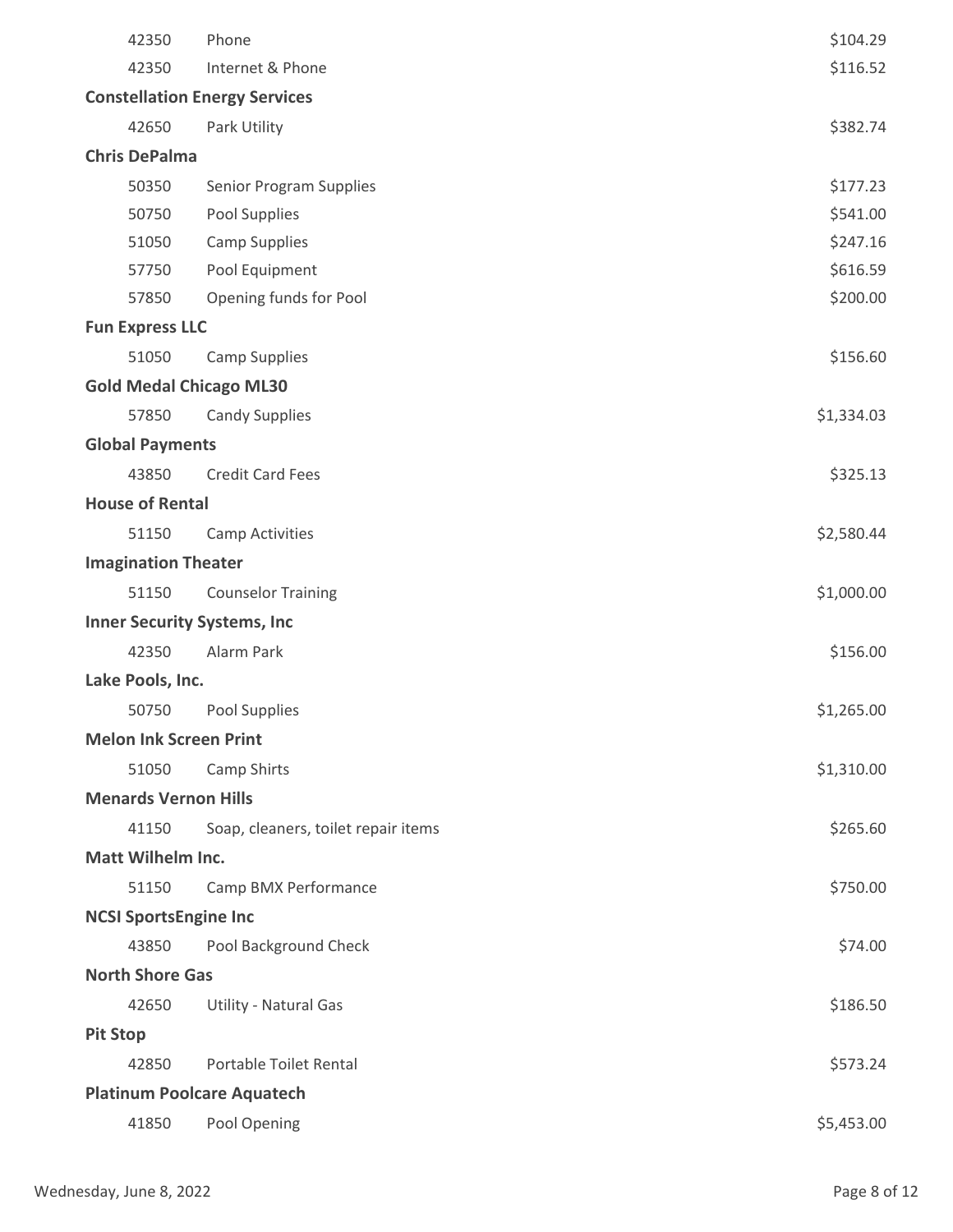| 41850                                 | Pool Maintenance                          | \$183.00   |
|---------------------------------------|-------------------------------------------|------------|
| <b>Molly Plautz</b>                   |                                           |            |
| 37150                                 | <b>Cancelled Event Refund</b>             | \$125.00   |
| <b>Quill Corporation</b>              |                                           |            |
| 50750                                 | Pool Supplies                             | \$137.59   |
| 51050                                 | <b>Camp Supplies</b>                      | \$115.13   |
| <b>Sam's Club</b>                     |                                           |            |
| 57850                                 | <b>Concession Supplies</b>                | \$644.08   |
| <b>Schiele Graphics</b>               |                                           |            |
| 43450                                 | Spring 2022 Newsletter                    | \$1,769.20 |
| <b>Single Click IT Inc</b>            |                                           |            |
| 43850                                 | IT Services - May                         | \$479.00   |
| <b>Todd Gedville</b>                  |                                           |            |
| 43850                                 | Go To Mtg - Mthly Board                   | \$44.40    |
| <b>US Postal Service</b>              |                                           |            |
| 43250                                 | Newsletter Postage-June 2022              | \$712.64   |
| <b>Road Admin</b>                     |                                           |            |
| <b>Payroll</b>                        |                                           |            |
| 40160                                 | DR: Salaries-Road                         | \$5,853.35 |
| 40260                                 | DR: Benefits-Road                         | \$125.00   |
| 40360                                 | DR: Social Security-Road                  | \$440.34   |
| 40460                                 | DR: IMRF-Road(Retirment Contrib Rd Admin) | \$299.39   |
| 40560                                 | DR: Unemployment-Road                     | \$6.96     |
| <b>AT&amp;T Mobility</b>              |                                           |            |
| 42360                                 | Cell Phones - 6                           | \$267.06   |
| <b>Blue Cross Blue Shield of IL</b>   |                                           |            |
| 40260                                 | <b>BCBS Employer Expense</b>              | \$751.60   |
| <b>Cairo Design Group Inc</b>         |                                           |            |
| 43460                                 | Spring 2022 Newsletter                    | \$177.16   |
| <b>Comcast</b>                        |                                           |            |
| 42360                                 | Internet & Phone                          | \$209.24   |
| <b>NCPERS Group Life Ins.</b>         |                                           |            |
| 40260                                 | Life Ins - Employer Expense               | \$8.37     |
| <b>Metropolitan Life Insurance Co</b> |                                           |            |
| 40260                                 | Dental/Vision Employer Expense            | \$51.55    |
| <b>Schiele Graphics</b>               |                                           |            |
| 43460                                 | Spring 2022 Newsletter                    | \$1,769.20 |
| <b>Storino Ramello &amp; Durkin</b>   |                                           |            |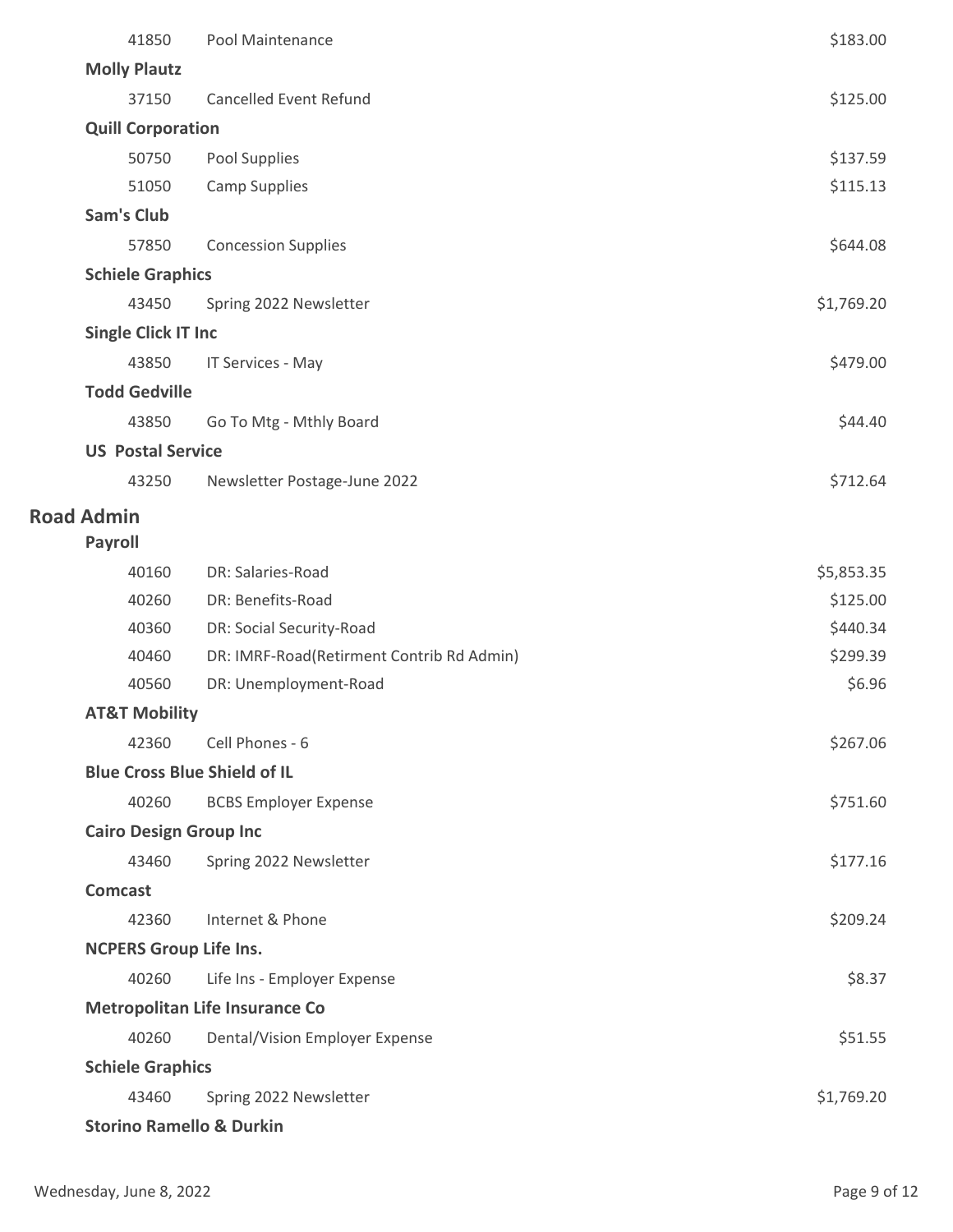| 43760                                 | Legal Services - April               | \$1,717.98  |  |
|---------------------------------------|--------------------------------------|-------------|--|
| <b>Todd Gedville</b>                  |                                      |             |  |
| 43860                                 | Go To Mtg - Mthly Board              | \$44.40     |  |
| <b>Unifirst Corporation</b>           |                                      |             |  |
| 50960                                 | <b>Highway Uniforms</b>              | \$78.86     |  |
| <b>US Postal Service</b>              |                                      |             |  |
| 43260                                 | Newsletter Postage-June 2022         | \$712.64    |  |
| <b>Road Maint.</b>                    |                                      |             |  |
| <b>Payroll</b>                        |                                      |             |  |
| 40162                                 | DR: Salaries-Road Maint              | \$961.75    |  |
| 40362                                 | DR: Social Security-Road Maint       | \$69.05     |  |
| 40462                                 | DR: IMRF-Road Maint                  | \$49.14     |  |
| <b>Commonwealth Edison</b>            |                                      |             |  |
| 42662                                 | Streetlights                         | \$1,722.38  |  |
| <b>Conserv FS</b>                     |                                      |             |  |
| 50662                                 | <b>Highway Fuel</b>                  | \$1,318.50  |  |
|                                       | <b>Constellation Energy Services</b> |             |  |
| 42662                                 | <b>Highway Utility</b>               | \$339.37    |  |
| <b>Liberty Waste &amp; Recycling</b>  |                                      |             |  |
| 43362                                 | Spring Clean Up                      | \$790.00    |  |
| <b>North Shore Gas</b>                |                                      |             |  |
| 42662                                 | Utility - Natural Gas                | \$479.13    |  |
| Perm. Road                            |                                      |             |  |
| <b>Payroll</b>                        |                                      |             |  |
| 40170                                 | DR: Salaries-Perm Road               | \$10,068.84 |  |
| 40370                                 | DR: Social Security-Perm Road        | \$733.20    |  |
| 40470                                 | DR: IMRF-Perm Road                   | \$465.47    |  |
| <b>Blue Cross Blue Shield of IL</b>   |                                      |             |  |
| 40270                                 | <b>BCBS Employer Expense</b>         | \$924.51    |  |
| <b>El-Cor Industries Inc</b>          |                                      |             |  |
| 50770                                 | <b>Maintenance Supplies</b>          | \$104.04    |  |
|                                       | <b>Grower Equipment &amp; Supply</b> |             |  |
| 50770                                 | 2 Truck Brooms, Maintenance Supplies | \$1,052.23  |  |
| <b>NCPERS Group Life Ins.</b>         |                                      |             |  |
| 40270                                 | Life Ins - Employer Expense          | \$35.33     |  |
| <b>Metropolitan Life Insurance Co</b> |                                      |             |  |
| 40270                                 | Dental/Vision Employer Expense       | \$86.27     |  |
| Ray Schramer Co.                      |                                      |             |  |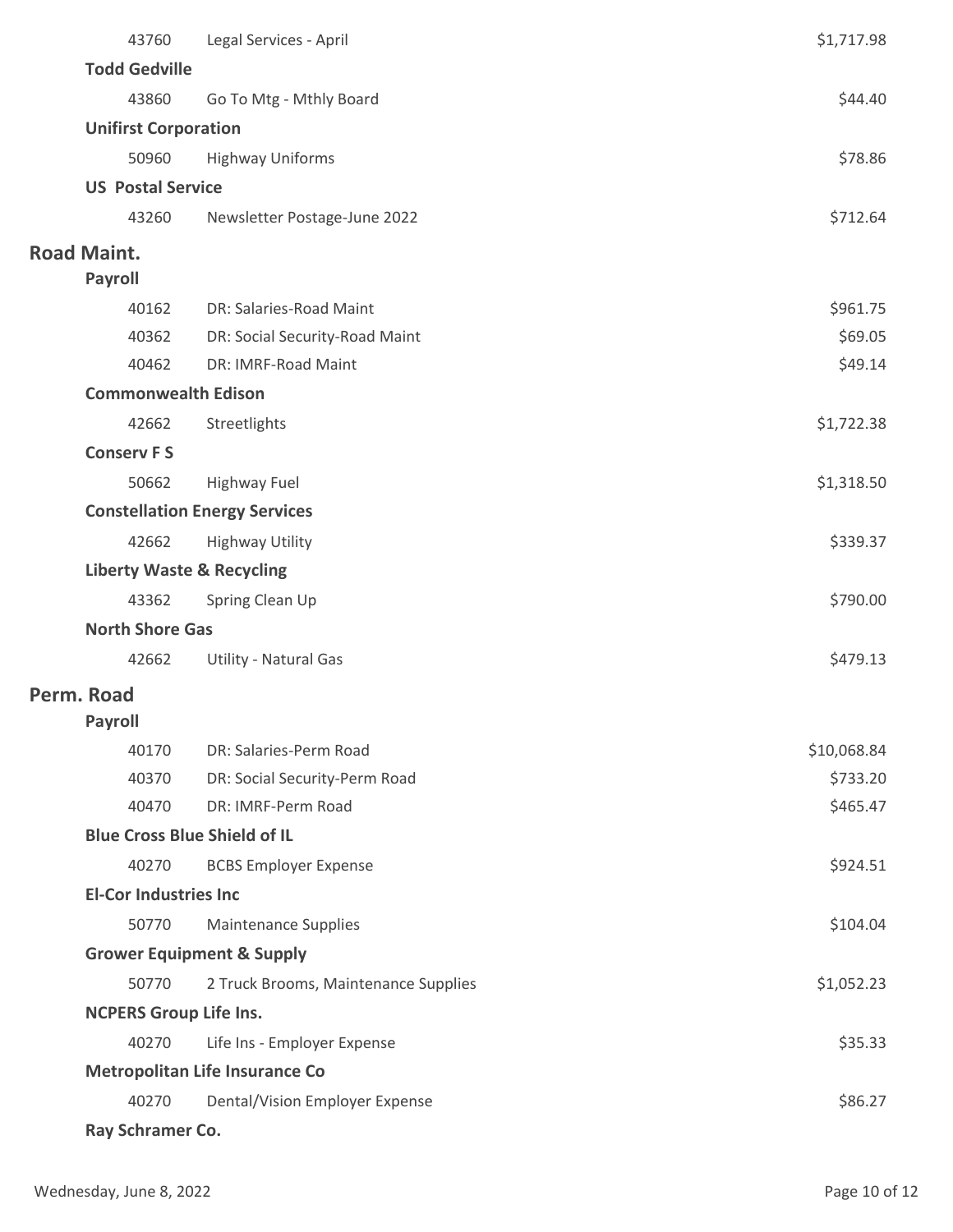| 41670                               | Culverts, Cupplings                   | \$509.00 |  |
|-------------------------------------|---------------------------------------|----------|--|
| <b>Sawvell Inc</b>                  |                                       |          |  |
| 41770                               | Log Dump                              | \$100.00 |  |
| <b>Single Click IT Inc</b>          |                                       |          |  |
| 43870                               | IT Services - May                     | \$479.00 |  |
| <b>Station Fund</b>                 |                                       |          |  |
| <b>Payroll</b>                      |                                       |          |  |
| 40180                               | DR: Salaries-Metra                    | \$936.69 |  |
| 40380                               | DR: Social Security-Metra             | \$68.17  |  |
| 40480                               | DR: IMRF-Metra                        | \$47.87  |  |
| <b>Bank Financial</b>               |                                       |          |  |
| 52480                               | Service Charge                        | \$7.76   |  |
| <b>Blue Cross Blue Shield of IL</b> |                                       |          |  |
| 40280                               | <b>BCBS Employer Expense</b>          | \$556.80 |  |
| <b>Cairo Design Group Inc</b>       |                                       |          |  |
| 43480                               | Spring 2022 Newsletter                | \$88.58  |  |
| <b>Comcast</b>                      |                                       |          |  |
| 42380                               | Internet                              | \$99.85  |  |
| 42380                               | Phone                                 | \$104.29 |  |
|                                     | <b>Constellation Energy Services</b>  |          |  |
| 42680                               | <b>Train East Utility</b>             | \$40.75  |  |
| 42680                               | <b>Train Platform Utility</b>         | \$137.02 |  |
| 42680                               | <b>Train West Utility</b>             | \$159.58 |  |
| <b>NCPERS Group Life Ins.</b>       |                                       |          |  |
| 40280                               | Life Ins - Employer Expense           | \$10.24  |  |
|                                     | <b>Metropolitan Life Insurance Co</b> |          |  |
| 40280                               | Dental/Vision Employer Expense        | \$29.92  |  |
| <b>North Shore Gas</b>              |                                       |          |  |
| 42680                               | Utility - Natural Gas                 | \$89.96  |  |
| <b>PTS Communications</b>           |                                       |          |  |
| 42380                               | Pay Phone Train Station               | \$78.00  |  |
| <b>Schiele Graphics</b>             |                                       |          |  |
| 43480                               | Spring 2022 Newsletter                | \$884.60 |  |
| <b>Single Click IT Inc</b>          |                                       |          |  |
| 43880                               | IT Services - May                     | \$479.00 |  |
| <b>Todd Gedville</b>                |                                       |          |  |
| 43880                               | Go To Mtg - Mthly Board               | \$44.40  |  |
| <b>Total Parking Solutions</b>      |                                       |          |  |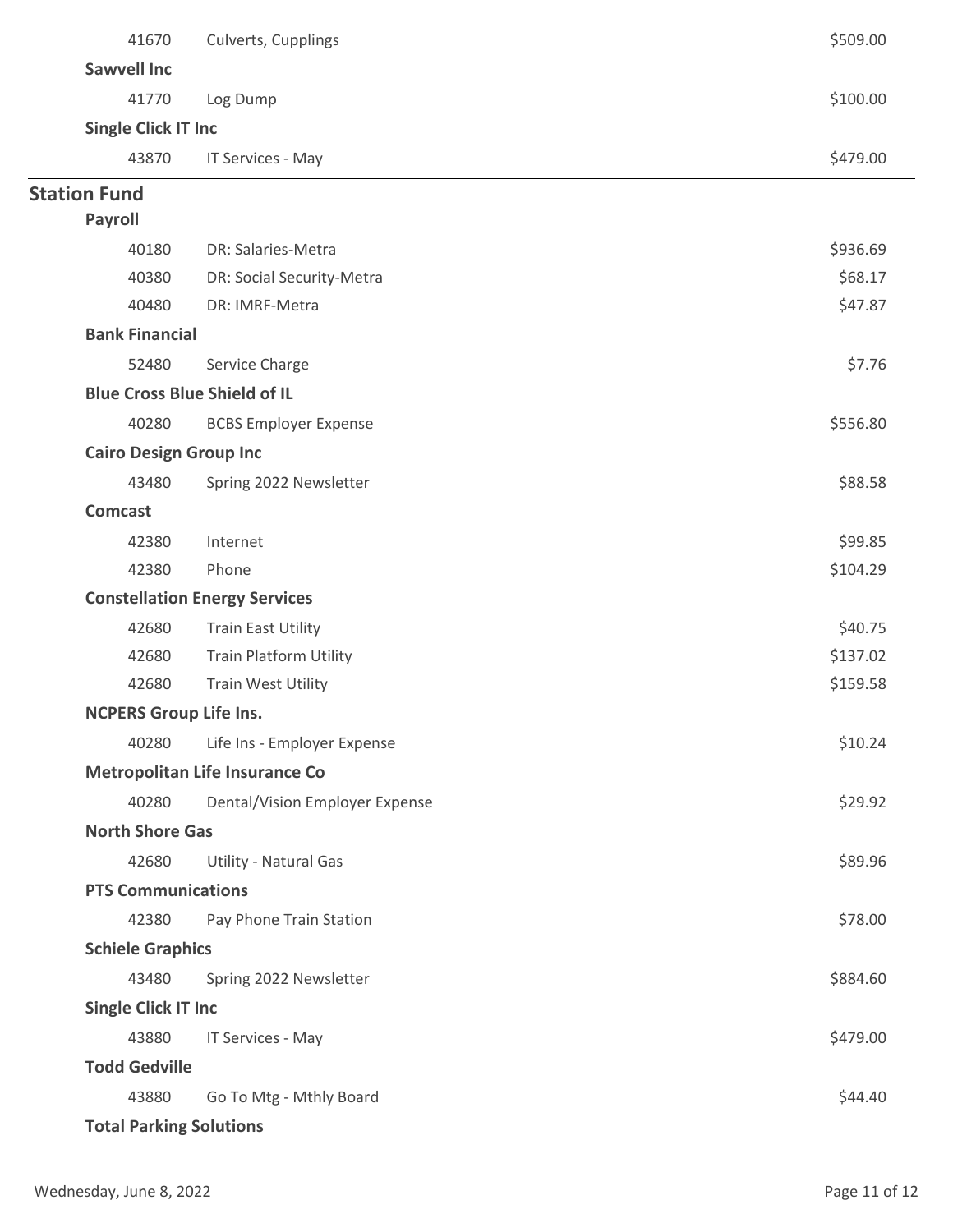| 52480                           | May Merchant Fees            | \$599.64 |
|---------------------------------|------------------------------|----------|
| <b>US Postal Service</b>        |                              |          |
| 43280                           | Newsletter Postage-June 2022 | \$356.32 |
| <b>Village of Buffalo Grove</b> |                              |          |
| 42680                           | Water/Sewer                  | \$59.14  |
|                                 |                              |          |

IN WITNESS WHEREOF, we, the members of said Board of Township Trustees, have set out hands on \_\_\_\_\_\_\_\_\_\_\_\_\_\_\_\_\_\_\_\_\_, 20\_\_\_\_\_\_.

**Board of Township Trustee**

**\_\_\_\_\_\_\_\_\_\_\_\_\_\_\_\_\_\_\_\_\_\_\_\_\_\_\_\_\_\_**

**\_\_\_\_\_\_\_\_\_\_\_\_\_\_\_\_\_\_\_\_\_\_\_\_\_\_\_\_\_\_**

**\_\_\_\_\_\_\_\_\_\_\_\_\_\_\_\_\_\_\_\_\_\_\_\_\_\_\_\_\_\_**

**\_\_\_\_\_\_\_\_\_\_\_\_\_\_\_\_\_\_\_\_\_\_\_\_\_\_\_\_\_\_**

**Township Supervisor**

**\_\_\_\_\_\_\_\_\_\_\_\_\_\_\_\_\_\_\_\_\_\_\_\_\_\_\_\_\_\_**

**\_\_\_\_\_\_\_\_\_\_\_\_\_\_\_\_\_\_\_\_\_\_\_\_\_\_\_\_\_\_**

**Board of Township Trustee**

**Township Clerk**

**Board of Township Trustee**

**Board of Township Trustee**